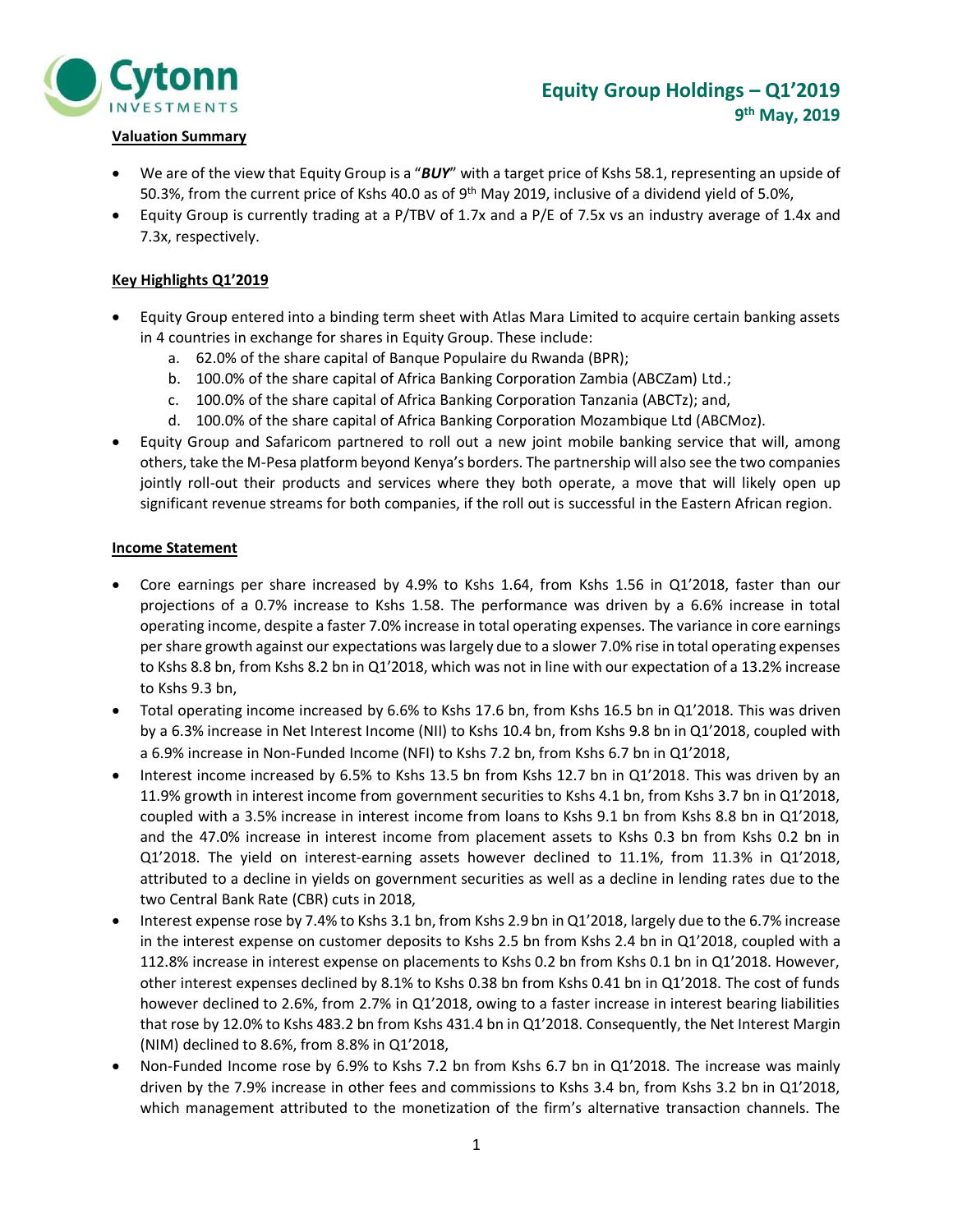

## **Equity Group Holdings – Q1'2019**

#### **9 th May, 2019**

improvement in NFI was also supported by the 21.7% growth in forex trading income to Kshs 0.8 bn, from Kshs 0.7 bn in Q1'2018, with management noting that this income segment benefitted from increased remittances from the diaspora, and a 12.2% growth in other income to Kshs 1.6 bn from Kshs 1.4 bn in Q1'2018. The growth in NFI was however weighed down by the 6.8% decline in fees and commissions on loans to Kshs 1.4 bn from Kshs 1.5 bn in Q1'2018, which may be attributed to the implementation of the Effective Interest Rate (EIR) model under IFRS 9, which requires banks to amortize the fees and commissions on loans throughout the tenor of a loan. The revenue mix remained at 59:41 owing to the comparable increases in both NII and NFI,

- Total operating expenses rose by 7.0% to Kshs 8.8 bn, from Kshs 8.2 bn in Q1'2018, largely driven by a 14.3% increase in Loan Loss Provisions (LLP) to Kshs 0.41 bn from Kshs 0.36 bn in Q1'2018, coupled with a 9.6% increase in other operating expenses to Kshs 5.7 bn from Kshs 5.2 bn in Q1'2018. Staff costs rose marginally by 0.8% to Kshs 2.63 bn in Q1'2019 from Kshs 2.61 bn in Q1'2018,
- The Cost to Income Ratio (CIR) deteriorated marginally to 49.8%, from 49.6% in Q1'2018. Without LLP, the cost to income ratio remained flat at 47.5%,
- Profit before tax increased by 6.1% to Kshs 8.8 bn, up from Kshs 8.3 bn in Q1'2018. Profit after tax grew by 4.9% to Kshs 6.2 bn in Q1'2019, from Kshs 5.9 bn in Q1'2018, with the difference in growth attributable to the marginal increase in the effective tax rate to 29.4% from 29.1% in Q1'2018,

#### **Balance Sheet**

- The balance sheet recorded an expansion as total assets increased by 14.8% to Kshs 605.7 bn, from Kshs 527.8 bn in Q1'2018. Growth was supported by a 12.7% increase in the loan book to Kshs 305.5 bn, from Kshs 271.1 bn, coupled with a 13.0% increase in government securities to Kshs 169.7 bn from Kshs 150.2 bn in Q1'2018,
- Total liabilities rose by 14.5% to Kshs 510.2 bn from Kshs 445.7 bn in Q1'2018, driven by a 12.1% increase in customer deposits to Kshs 428.5 bn from Kshs 382.4 bn in Q1'2018. Deposits per branch increased by 12.1% to Kshs 1.5 bn from Kshs 1.4 bn in Q1'2018, as the number of branches remained unchanged,
- Borrowings rose by 12.5% to Kshs 51.0 bn from Kshs 45.3 bn in Q1'2018,
- The faster growth in loans as compared to the growth in deposits led to an increase in the loan to deposit ratio to 71.3% from 70.9% in Q1'2018,
- Gross Non-Performing Loans (NPLs) increased by 62.3% to Kshs 29.4 bn in Q1'2019, from Kshs 18.1 bn in Q1'2018. The NPL ratio thus deteriorated to 9.2% in Q1'2019 from 6.5% in Q1'2018. The deterioration in asset quality was largely attributed to various segments such as large enterprises, Small and Medium Enterprises (SMEs) and Agriculture, which had NPLs of 10.9%, 10.8% and 5.5%, respectively. The group's Tanzania subsidiary contributed 31.6% of the NPLs, with South Sudan and Kenya contributing 12.6% and 8.5%, respectively. General Loan Loss Provisions increased by 60.6% to Kshs 10.0 bn, from Kshs 6.2 bn in Q1'2018. Thus, the NPL coverage deteriorated to 73.7% in Q1'2019 from 105.1% in Q1'2018,
- Shareholders' funds increased by 15.1% to Kshs 94.5 bn in Q1'2019 from Kshs 82.1 bn in Q1'2018, supported by a 19.7% increase in retained earnings to Kshs 83.6 bn from Kshs 69.9 bn,
- Equity Group remains sufficiently capitalized with a core capital to risk-weighted assets ratio of 17.4%, 6.9% points above the statutory requirement. In addition, the total capital to risk-weighted assets ratio came in at 19.3%, exceeding the statutory requirement by 4.8% points. Adjusting for IFRS 9, the core capital to risk weighted assets stood at 18.7%, while total capital to risk-weighted assets came in at 20.6%, and,
- The bank currently has a Return on Average Assets (ROaA) of 3.8%, and a Return on Average Equity (ROaE) of 22.8%.

#### **Key Take-Outs:**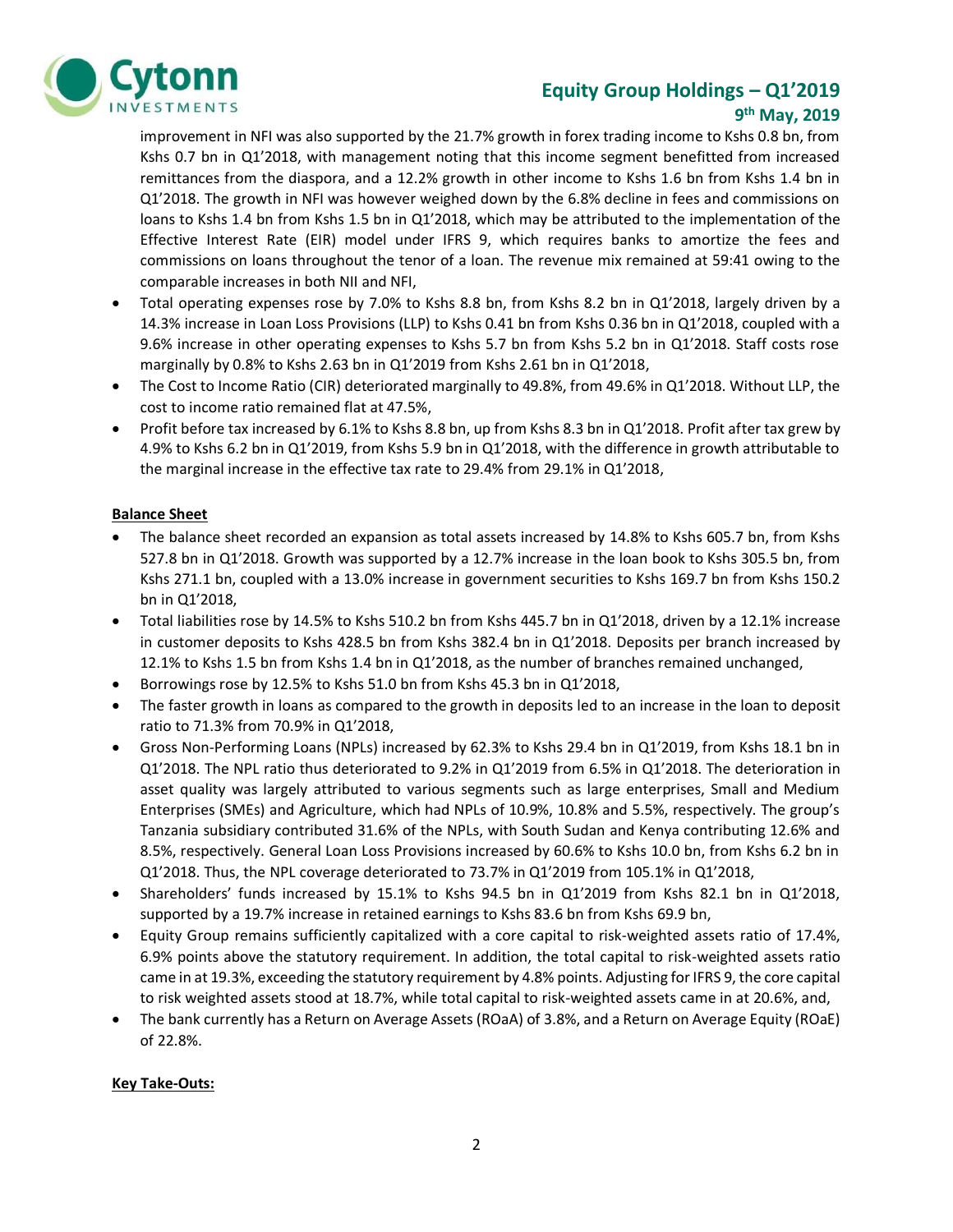## Cytonn **NVESTMENTS**

#### **Equity Group Holdings – Q1'2019 9 th May, 2019**

- 1. The bank's geographical diversification strategy has continued to emerge as a net positive, with the bank's various subsidiaries in Uganda, DRC, Rwanda, Tanzania and South Sudan cumulatively contributing 18.0% of the bank's total profitability and 26.0% of the group's total asset base. Equity Group has entered into an agreement with Atlas Mara to acquire subsidiaries in Tanzania, Rwanda, Mozambique and Zambia. If successful, the transaction should see the bank significantly increase its size to a proforma asset base of Kshs 724.0 bn, placing the bank in a position to leverage on economies of scale in the rollout of its digital platforms in the region. This is in line with the group's strategy to attain a Kshs 1.0 tn asset base, and a maximum contribution of 30.0% of the total profitability by a single subsidiary,
- 2. Increased innovation and digitization have seen 97.0% of all transactions of the bank being done on alternative channels, with mobile transactions taking up 77.0% of all transactions, and agency banking contributing 12.0% of all transactions. However, in terms of value of transactions, branches contributed 50.0% of the value of all transactions, with agency banking and mobile contributing 18.0% and 16.0% respectively. This highlights the transformation of branches to handle high value transactions. This transformation aids the bank in offering its ecosystem banking products to corporate and SME clients,
- 3. The bank's Non-Funded Income bucked its declining trend, growing by 6.9%  $y/y$ , largely aided by a recovery in transactional income, as management indicated that the bank was now monetizing its transactional channels. However, fees and commissions on loans segment continued its declining trend, which may be attributed to the implementation of the EIR model under IFRS 9. With the banks' NFI contribution to total income currently at 38.5%, it is still way above the current industry average of 33.2%, and,
- 4. The bank's asset quality deteriorated, with the NPL ratio deteriorating to 9.2% from 6.5% in Q1'2018. The main sectors that contributed to the NPLs are large enterprises and SMEs. In terms of the regional view, the regions with the highest NPLs were Tanzania at 31.6% of their loan book, followed by South Sudan at 12.6% of their loan book. With the interest rate cap set to remain in place in Kenya, the bank has ramped up its loan disbursement to its customers in the region, and will have to improve on its credit assessment in these markets in order to bring down the high NPL ratios in some of its regional subsidiaries.

Going forward, the factors that would drive the bank's growth would be:

- I. Channeled diversification is likely to further improve on efficiency with emphasis on alternative channels of transactions, as the bank rides on the digital revolution wave, thereby further improving the cost to income ratio by cost rationalization and revenue expansion,
- II. The bank's operating model of enhancing balance sheet agility is likely to place the bank in a prime position to take advantage of any opportunities that may arise, such as attractive inorganic growth via acquisitions or fast lending in the event of a repeal of the interest rate cap. The bank's balance sheet agility is seen given the bank's high liquidity ratio of 57.4%.

| <b>Balance Sheet Items</b>   | Q1'2018 | Q1'2019 | $y/y$ change | Q1'2019e | Expected y/y<br>change | <b>Variance in Growth</b><br><b>Actual vs. Expected</b> |
|------------------------------|---------|---------|--------------|----------|------------------------|---------------------------------------------------------|
| <b>Government Securities</b> | 122.4   | 137.9   | 12.7%        | 134.69   | 10.1%                  | (2.6%)                                                  |
| Net Loans and Advances       | 271.1   | 305.5   | 12.7%        | 306.29   | 13.0%                  | 0.3%                                                    |
| <b>Total Assets</b>          | 527.8   | 605.7   | <b>14.8%</b> | 594.2    | 12.6%                  | (2.2%)                                                  |
| <b>Customer Deposits</b>     | 382.4   | 428.5   | 12.1%        | 437.6    | 14.4%                  | 2.4%                                                    |

Below is a summary of the bank's performance: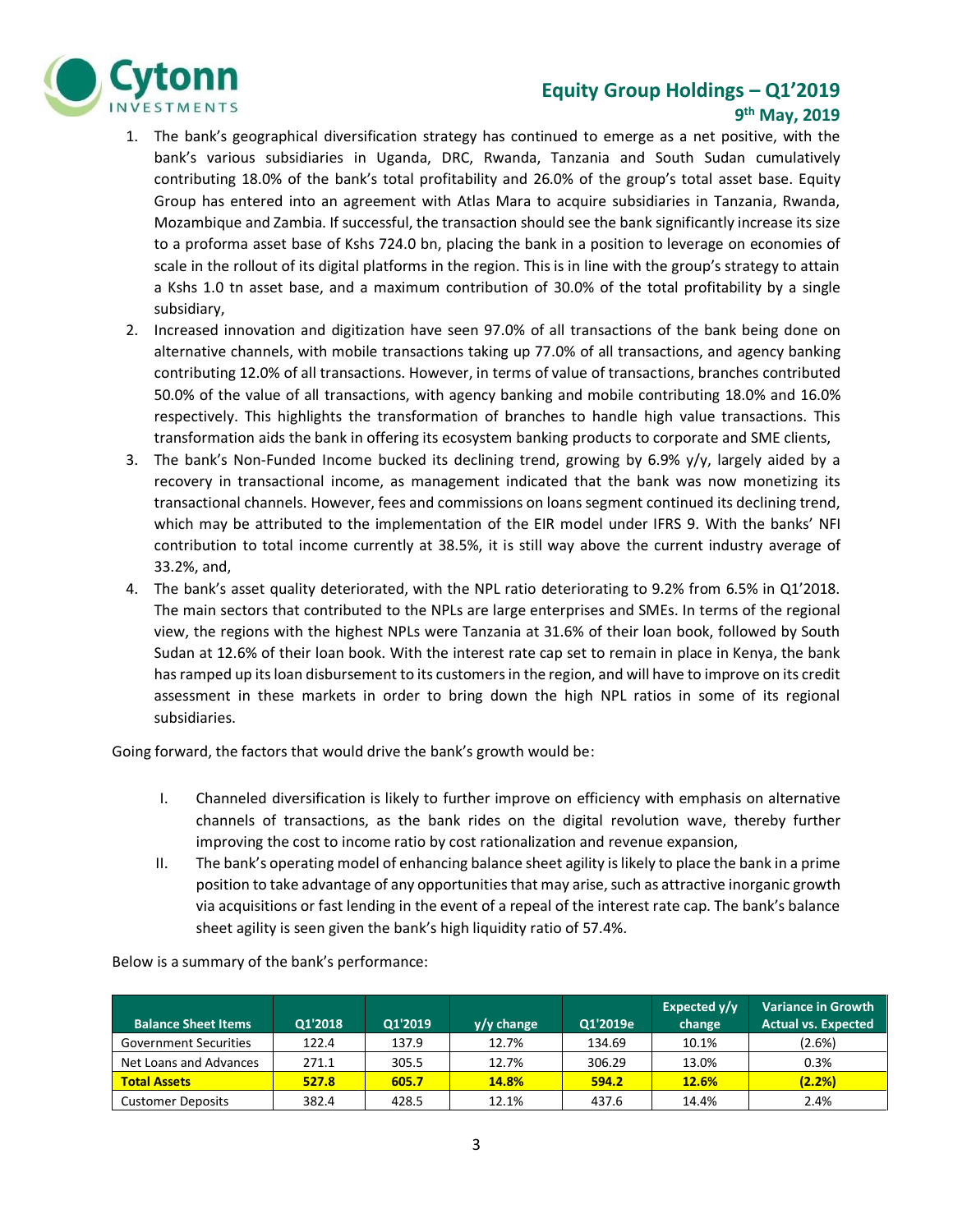

### **Equity Group Holdings – Q1'2019**

| 9 <sup>th</sup> May, 2019 |  |
|---------------------------|--|
|---------------------------|--|

|                            |       |       |       |       |       | <b>IVIAV, ZUIJ</b> |
|----------------------------|-------|-------|-------|-------|-------|--------------------|
| <b>Total Liabilities</b>   | 445.7 | 510.2 | 14.5% | 493.3 | 10.7% | $(3.8\%)$          |
| <b>Shareholders' Funds</b> | 84.I  | 94.5  | 15.1% | 100.0 | 21.8% | 6.7%               |

| <b>Balance Sheet Ratios</b> | Q1'2018 | Q1'2019 | % $v/v$ change |
|-----------------------------|---------|---------|----------------|
| Loan to Deposit Ratio       | 70.9%   | 71.3%   | 0.4%           |
| Return on average equity    | 24.7%   | 22.8%   | (1.9%)         |
| Return on average assets    | 3.9%    | 3.5%    | (0.4% )        |

| <b>Income Statement</b>         | Q1'2018     | Q1'2019 | $y/y$ change | Q1'2019e | Expected y/y<br>change | <b>Variance in Growth</b><br><b>Actual vs. Expected</b> |
|---------------------------------|-------------|---------|--------------|----------|------------------------|---------------------------------------------------------|
| Net Interest Income             | 9.8         | 10.4    | 6.3%         | 10.4     | 5.5%                   | (0.8%                                                   |
| Net non-Interest Income         | 6.7         | 7.2     | 6.9%         | 7.4      | 10.6%                  | 3.6%                                                    |
| <b>Total Operating income</b>   | <b>16.5</b> | 17.6    | 6.6%         | 17.8     | 7.6%                   | 1.0%                                                    |
| Loan Loss provision             | (0.4)       | (0.4)   | 14.3%        | (0.7)    | 102.0%                 | 87.7%                                                   |
| <b>Total Operating expenses</b> | (8.2)       | (8.8)   | 7.0%         | (9.3)    | 13.2%                  | 6.2%                                                    |
| Profit before tax               | 8.3         | 8.8     | 6.1%         | 8.5      | 2.0%                   | $(4.1\%)$                                               |
| <b>Profit after tax</b>         | 5.9         | 6.2     | 4.9%         | 5.9      | 0.7%                   | (4.2%)                                                  |
| <b>Core EPS</b>                 | 1.6         | 1.6     | 4.9%         | 1.6      | 0.7%                   | (4.2%)                                                  |

| <b>Income Statement Ratios</b>               | Q1'2018 | Q1'2019 | $y/y$ change |
|----------------------------------------------|---------|---------|--------------|
| Yield from interest-earning assets           | 11.3%   | 11.1%   | (0.2% )      |
| Cost of funding                              | 2.7%    | 2.6%    | $(0.1\%)$    |
| Cost of risk                                 | 2.2%    | 2.3%    | 0.2%         |
| Net Interest Margin                          | 8.8%    | 8.6%    | (0.2% )      |
| Net Interest Income as % of operating income | 59.4%   | 59.2%   | $(0.1\%)$    |
| Non-Funded Income as a % of operating income | 40.6%   | 40.8%   | 0.1%         |
| Cost to Income                               | 49.6%   | 49.8%   | 0.2%         |
| Cost to Assets                               | 1.5%    | 1.5%    | $(0.1\%)$    |

| <b>Capital Adequacy Ratios</b>                  | Q1'2018 | Q1'2019 |
|-------------------------------------------------|---------|---------|
| Core Capital/Total Liabilities                  | 22.2%   | 20.8%   |
| Minimum Statutory ratio                         | 10.5%   | 10.5%   |
| <b>Excess</b>                                   | 11.7%   | 10.3%   |
|                                                 |         |         |
| Core Capital/Total Risk Weighted Assets         | 18.7%   | 17.4%   |
| Minimum Statutory ratio                         | 10.5%   | 10.5%   |
| <b>Excess</b>                                   | 8.2%    | 6.9%    |
|                                                 |         |         |
| <b>Total Capital/Total Risk Weighted Assets</b> | 18.7%   | 19.3%   |
| Minimum Statutory ratio                         | 14.5%   | 14.5%   |
| <b>Excess</b>                                   | 4.2%    | 4.8%    |
|                                                 |         |         |
| Liquidity Ratio                                 | 55.2%   | 57.4%   |
| Minimum Statutory ratio                         | 20.0%   | 20.0%   |
| <b>Excess</b>                                   | 35.2%   | 37.4%   |